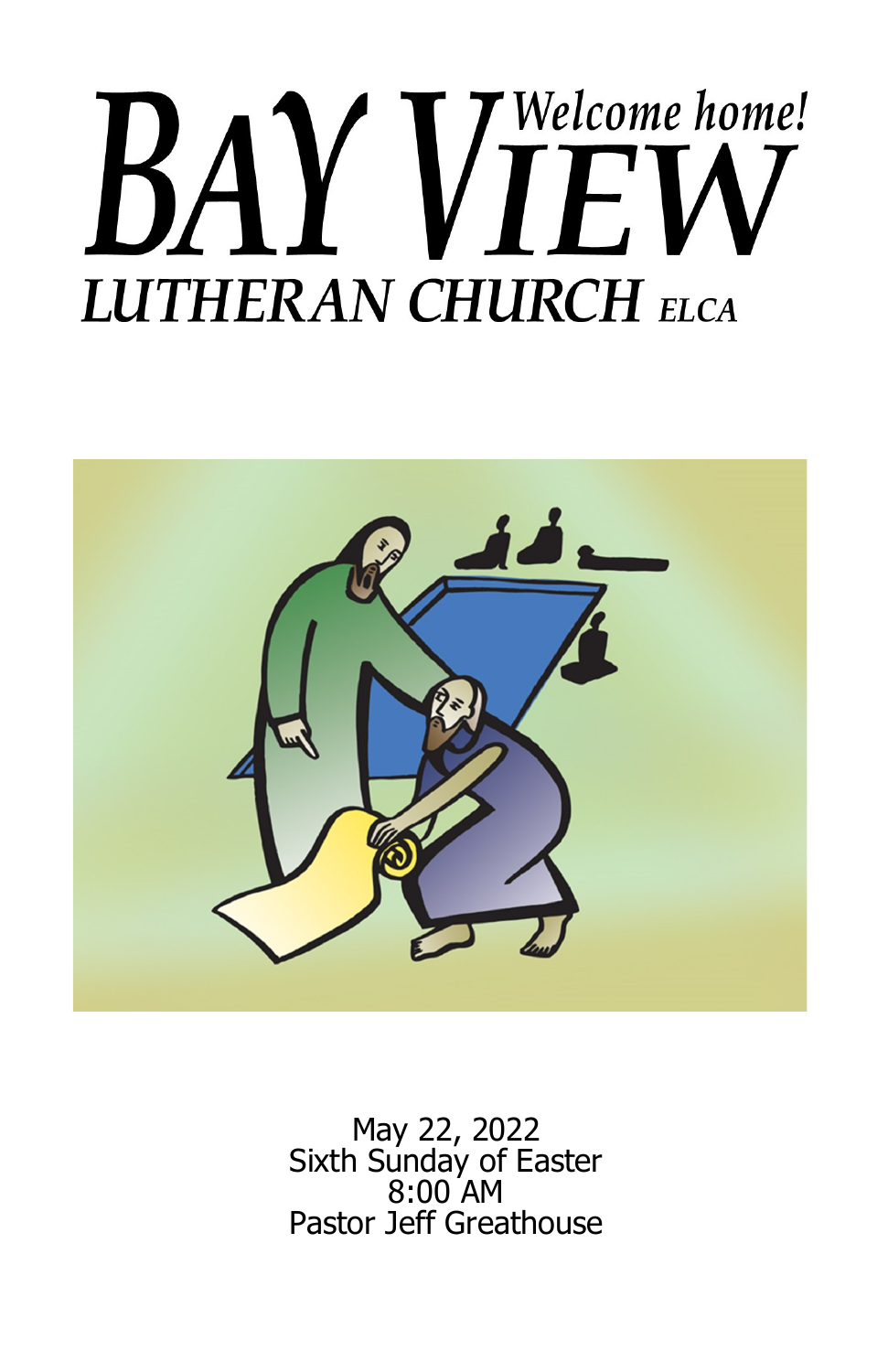# **CONFESSION AND FORGIVENESS**

In the name of the Father, and of the  $+$  Son, and of the Holy Spirit.

# **Amen.**

God of all mercy and consolation, come to the aid of your people, turning us from our sin to live for you alone. Give us the power of your Holy Spirit that, attentive to your Word, we may confess our sins, receive your forgiveness, and grow into the fullness of your Son, Jesus Christ our Lord.

# **Amen**

Let us confess our sin in the presence of God and of one another.

*Silence for reflection and self-examination.*

# Gracious God,

**have mercy on us. In your compassion forgive us our sins, known and unknown, things done and left undone. Uphold us by your Spirit so that we may live and serve you in newness of life, to the honor and glory of your holy name; through Jesus Christ our Lord. Amen**

Almighty God have mercy on you, forgive you all your sins through our Lord Jesus Christ, strengthen you in all goodness, and by the power of the Holy Spirit keep you in eternal life. **Amen**

# **GATHERING SONG:** *Alleluia! Jesus Is Risen!* (ELW 377)

1 Alleluia! Jesus is risen! Trumpets resounding in glorious light! Splendor, the Lamb, heaven forever! Oh, what a miracle God has in sight!

# Refrain

Jesus is risen and we shall arise. Give God the glory! Alleluia!

2 Walking the way, Christ in the center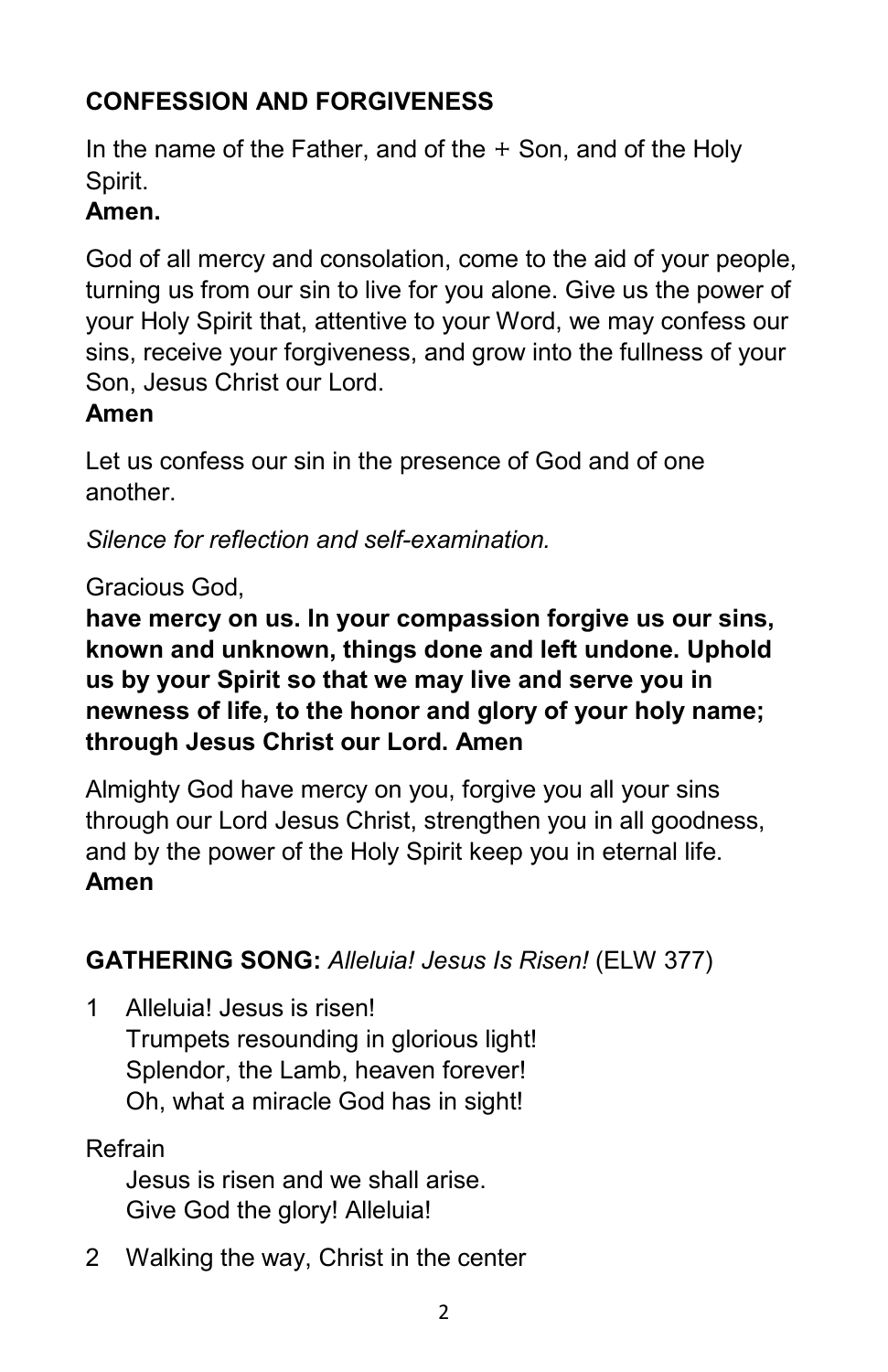telling the story to open our eyes; breaking our bread, giving us glory: Jesus our blessing, our constant surprise. Refrain

- 3 Jesus the vine, we are the branches; life in the Spirit the fruit of the tree; heaven to earth, Christ to the people, gift of the future now flowing to me. Refrain
- 4 Weeping, be gone; sorrow, be silent: death put asunder, and Easter is bright. Cherubim sing: O grave, be open! Clothe us in wonder, adorn us in light. Refrain
- 5 City of God, Easter forever, golden Jerusalem, Jesus the Lamb, river of life, saints and archangels, sing with creation to God the I AM! Refrain

Text: Herbert F. Brokering, b. 1926 Text © 1995 Augsburg Fortress. Duplication in any form prohibited without permission or valid license from copyright administrator.

# **PRAYER OF THE DAY**

Let us pray. Bountiful God,

**you gather your people into your realm, and you promise us food from your tree of life. Nourish us with your word, that empowered by your Spirit we may love one another and the world you have made, through Jesus Christ, our Savior and Lord, who lives and reigns with you and the Holy Spirit, one God, now and forever. Amen.**

#### **ANNOUNCEMENTS**

#### **FIRST READING: Acts 16:9-15**

A reading from Acts.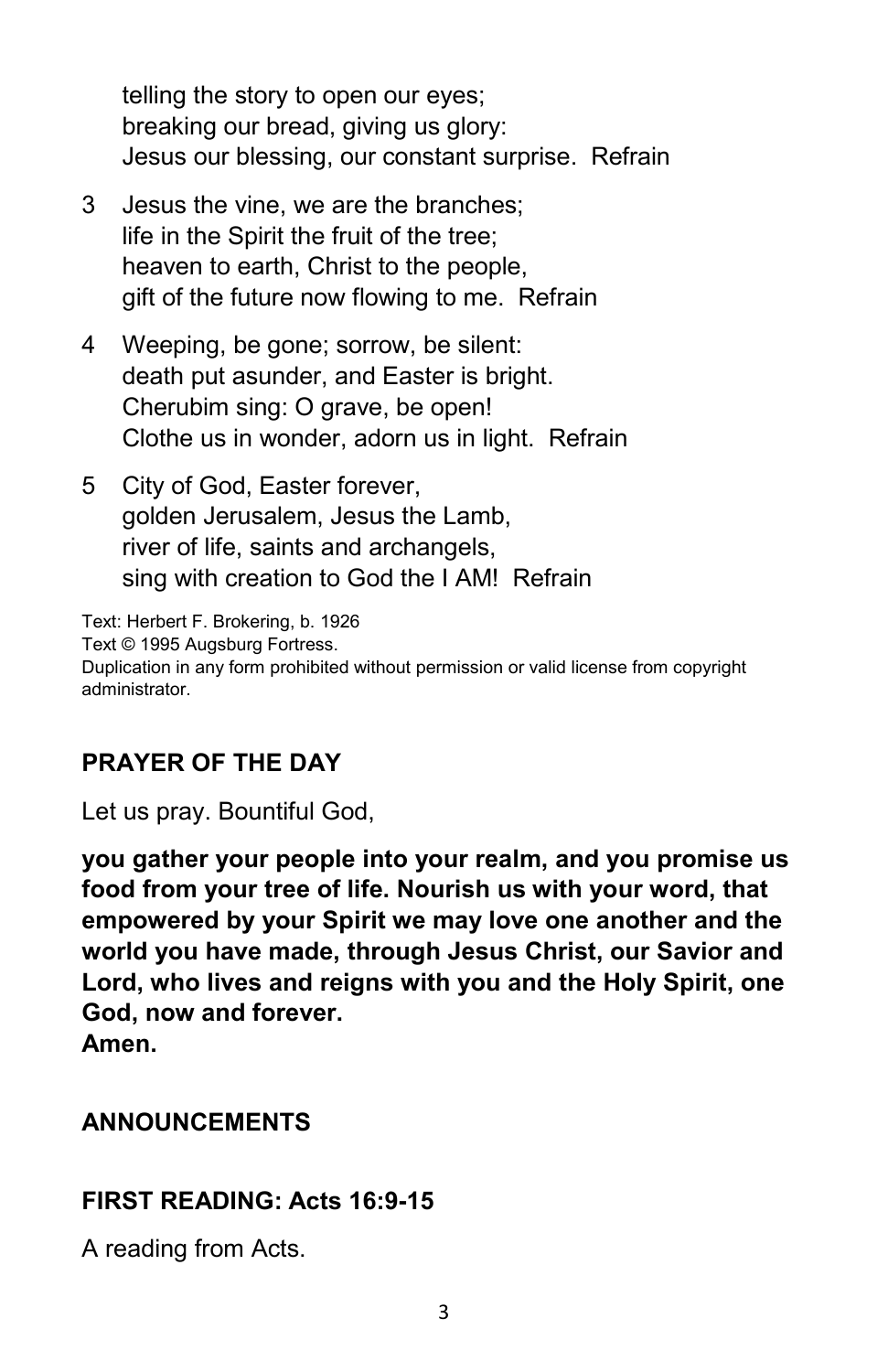$9$ During the night Paul had a vision: there stood a man of Macedonia pleading with him and saying, "Come over to Macedonia and help us."  $10$ When he had seen the vision, we immediately tried to cross over to Macedonia, being convinced that God had called us to proclaim the good news to them.

 $11$ We set sail from Troas and took a straight course to Samothrace, the following day to Neapolis,  $12$  and from there to Philippi, which is a leading city of the district of Macedonia and a Roman colony. We remained in this city for some days.  $13$ On the sabbath day we went outside the gate by the river, where we supposed there was a place of prayer; and we sat down and spoke to the women who had gathered there.  $^{14}$ A certain woman named Lydia, a worshiper of God, was listening to us; she was from the city of Thyatira and a dealer in purple cloth. The Lord opened her heart to listen eagerly to what was said by Paul.  $15$ When she and her household were baptized, she urged us, saying, "If you have judged me to be faithful to the Lord, come and stay at my home." And she prevailed upon us.

The word of the Lord. **Thanks be to God.**

## **PSALM: Psalm 67** *read responsively*

 $1$ May God be merciful to us and bless us; may the light of God's face shine upon us. 2 **Let your way be known upon earth, your saving health among all nations.**  ${}^{3}$ Let the peoples praise you, O God; let all the peoples praise you. 4 **Let the nations be glad and sing for joy, for you judge the peoples with equity and guide all the nations on earth.**  $5$ Let the peoples praise you, O God; let all the peoples praise you. 6 **The earth has brought forth its increase; God, our own God, has blessed us.**  $7$ May God give us blessing, and may all the ends of the earth stand in awe.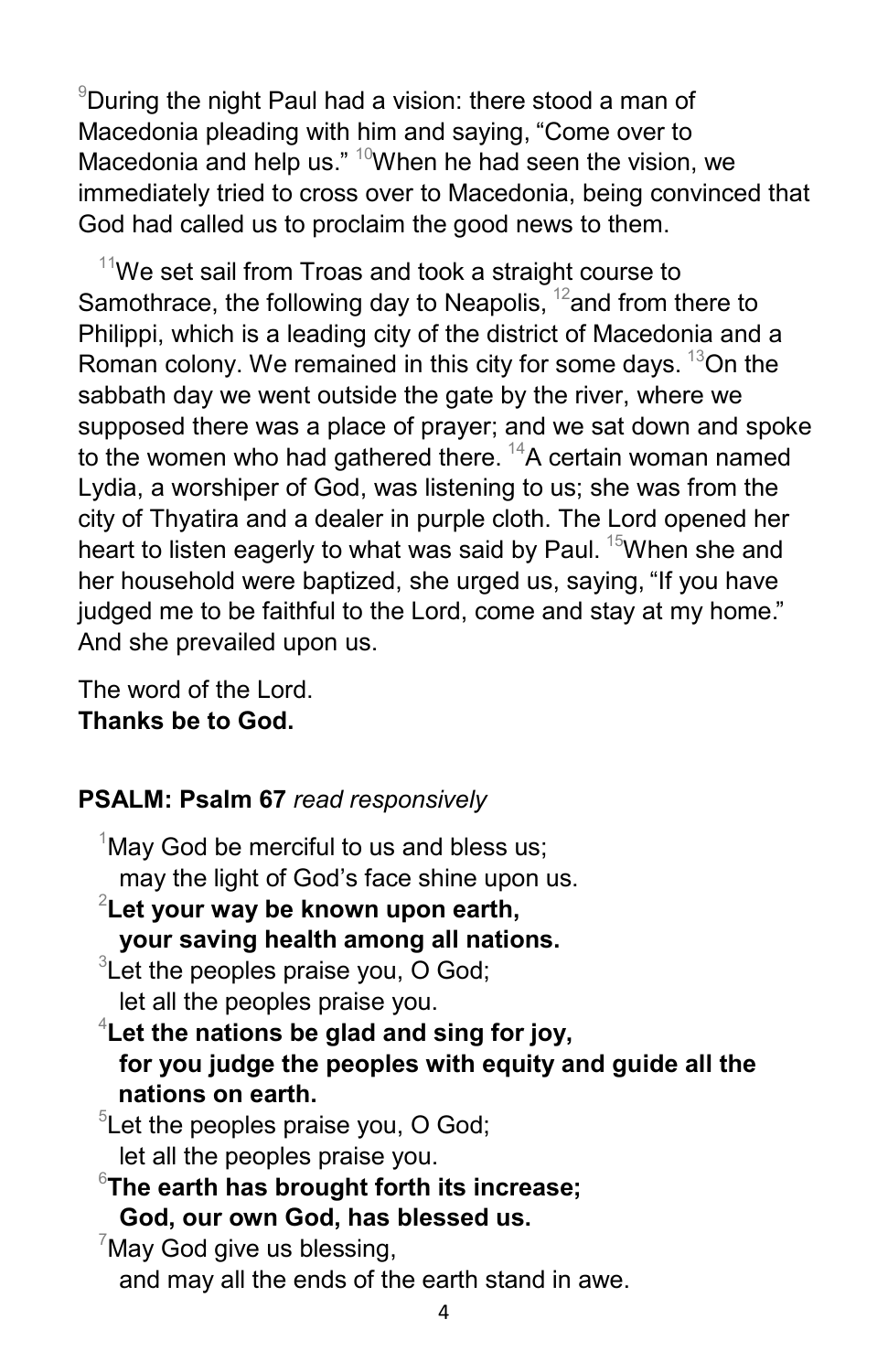#### **SECOND READING: Revelation 21:10, 22--22:5**

A reading from Revelation.

 $10$ And in the spirit [one of the angels] carried me away to a great, high mountain and showed me the holy city Jerusalem coming down out of heaven from God.

 $^{22}$ I saw no temple in the city, for its temple is the Lord God the Almighty and the Lamb.  $^{23}$ And the city has no need of sun or moon to shine on it, for the glory of God is its light, and its lamp is the Lamb.  $24$ The nations will walk by its light, and the kings of the earth will bring their glory into it.  $^{25}$ Its gates will never be shut by day—and there will be no night there.  $26$  People will bring into it the glory and the honor of the nations.  $27$  But nothing unclean will enter it, nor anyone who practices abomination or falsehood, but only those who are written in the Lamb's book of life.

 $22:1$ Then the angel showed me the river of the water of life, bright as crystal, flowing from the throne of God and of the Lamb  $^{2}$ through the middle of the street of the city. On either side of the river is the tree of life with its twelve kinds of fruit, producing its fruit each month; and the leaves of the tree are for the healing of the nations.  $3$ Nothing accursed will be found there any more. But the throne of God and of the Lamb will be in it, and his servants will worship him;  ${}^4$ they will see his face, and his name will be on their foreheads. <sup>5</sup>And there will be no more night; they need no light of lamp or sun, for the Lord God will be their light, and they will reign forever and ever.

The word of the Lord. **Thanks be to God.**

#### **GOSPEL: John 14:23-29**

The holy gospel according to John. **Glory to you, O Lord.**

 $^{23}$ Jesus answered [Judas (not Iscariot),] "Those who love me will keep my word, and my Father will love them, and we will come to them and make our home with them.  $24$ Whoever does not love me does not keep my words; and the word that you hear is not mine, but is from the Father who sent me.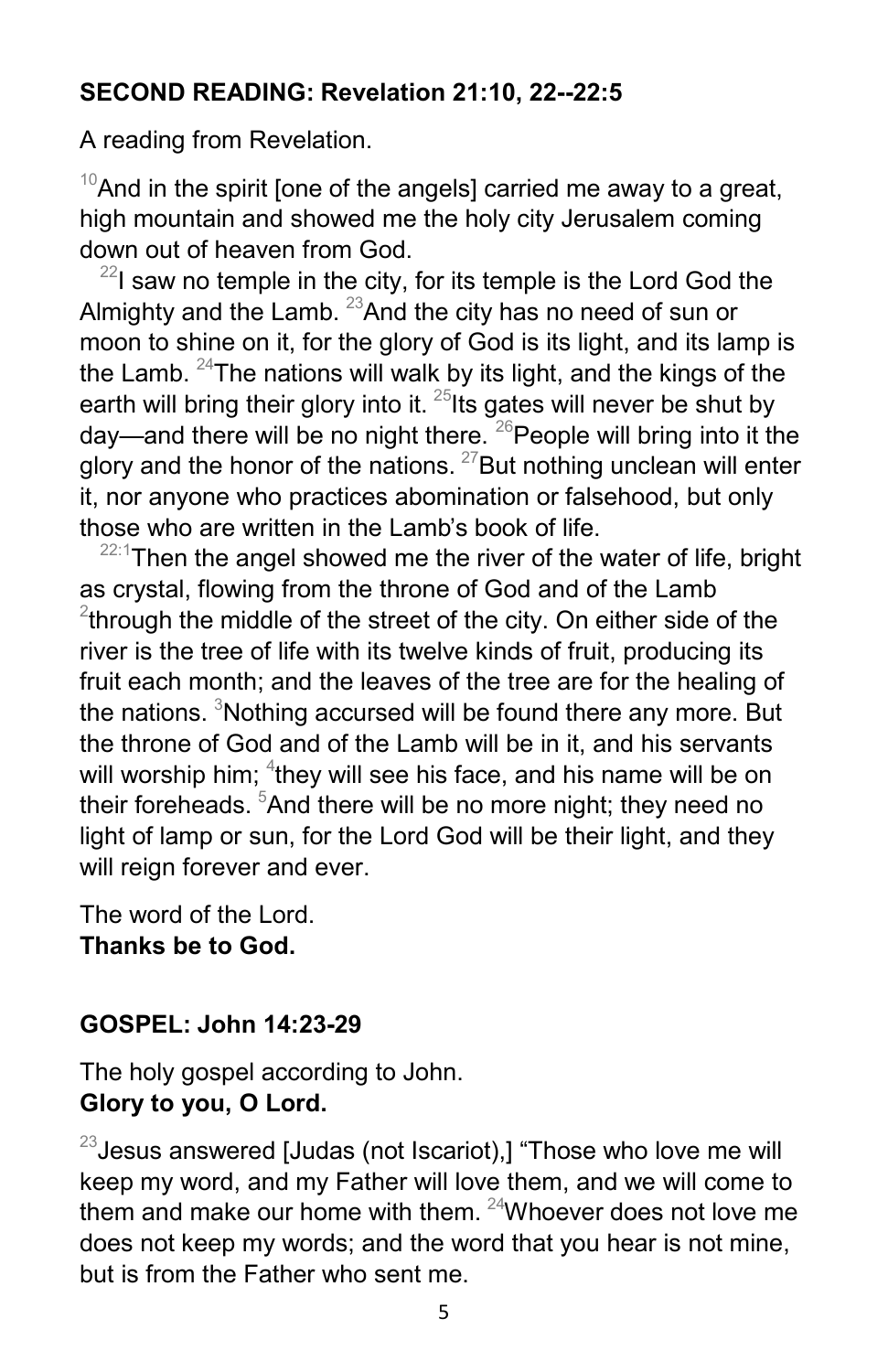$^{25}$ "I have said these things to you while I am still with you.  $^{26}$ But the Advocate, the Holy Spirit, whom the Father will send in my name, will teach you everything, and remind you of all that I have said to you. <sup>27</sup> Peace I leave with you; my peace I give to you. I do not give to you as the world gives. Do not let your hearts be troubled, and do not let them be afraid. <sup>28</sup>You heard me say to you, 'I am going away, and I am coming to you.' If you loved me, you would rejoice that I am going to the Father, because the Father is greater than I.  $^{29}$ And now I have told you this before it occurs, so that when it does occur, you may believe."

The gospel of the Lord. **Praise to you, O Christ.**

**SERMON:** Pastor Jeff Greathouse

## **HYMN OF THE DAY:** *Love Divine, All Loves Excelling* (ELW 631)

- 1 Love divine, all loves excelling, Joy of heav'n, to earth come down! Fix in us thy humble dwelling, all thy faithful mercies crown. Jesus, thou art all compassion, pure, unbounded love thou art; visit us with thy salvation, enter ev'ry trembling heart.
- 2 Breathe, oh, breathe thy loving Spirit into ev'ry troubled breast; let us all in thee inherit; let us find thy promised rest. Take away the love of sinning; Alpha and Omega be; end of faith, as its beginning, set our hearts at liberty.
- 3 Come, Almighty, to deliver; let us all thy life receive; suddenly return, and never, nevermore thy temples leave.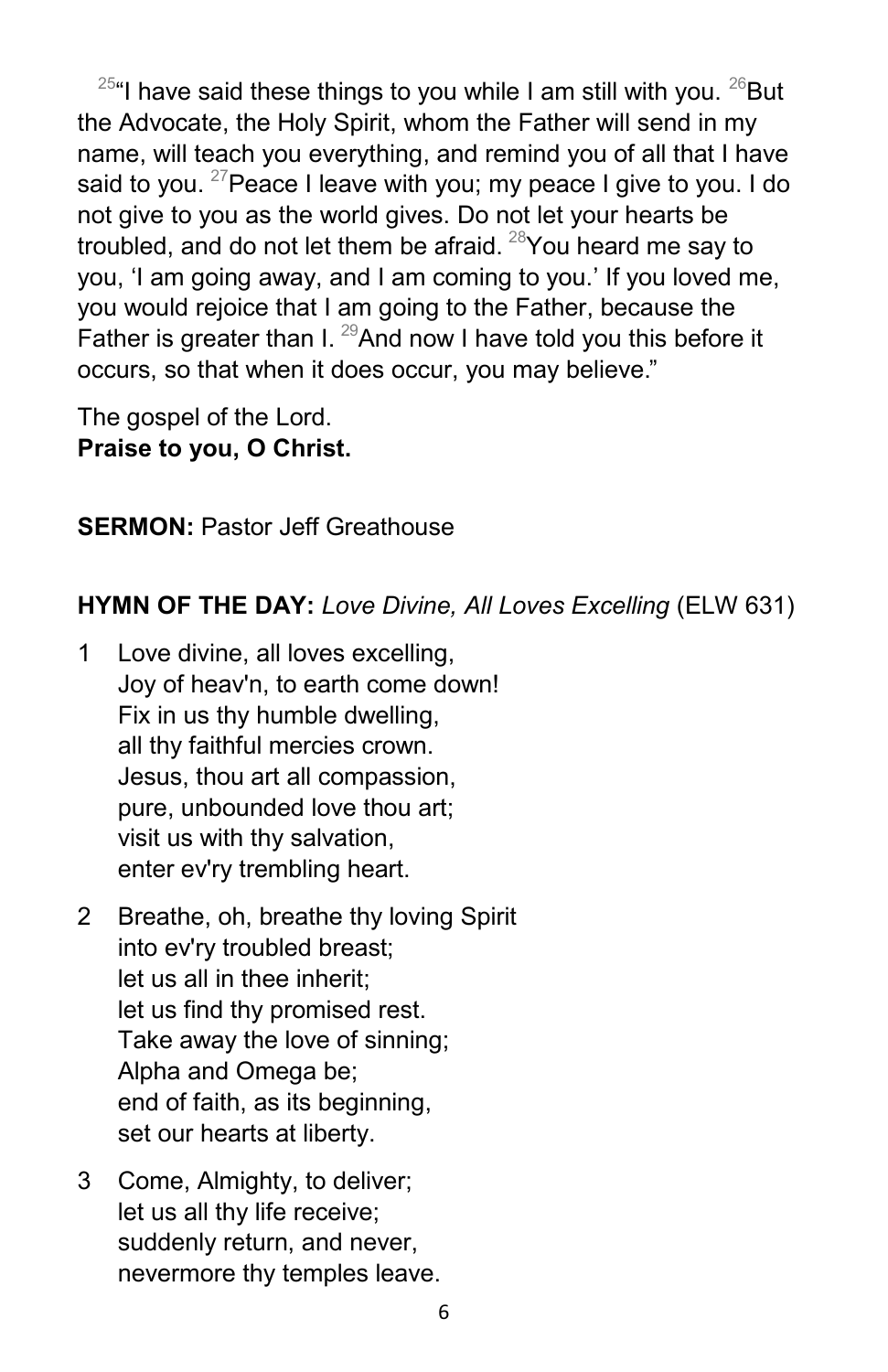Thee we would be always blessing, serve thee as thy hosts above, pray, and praise thee without ceasing, glory in thy perfect love.

4 Finish then thy new creation, pure and spotless let us be; let us see thy great salvation perfectly restored in thee! Changed from glory into glory, till in heav'n we take our place, till we cast our crowns before thee, lost in wonder, love, and praise!

Text: Charles Wesley, 1707-1788

#### **CREED**

**I believe in God, the Father almighty, creator of heaven and earth.**

**I believe in Jesus Christ, God's only Son, our Lord, who was conceived by the Holy Spirit, born of the virgin Mary, suffered under Pontius Pilate, was crucified, died, and was buried; he descended to the dead. On the third day he rose again; he ascended into heaven, he is seated at the right hand of the Father, and he will come to judge the living and the dead.**

## **I believe in the Holy Spirit, the holy catholic church, the communion of saints, the forgiveness of sins, the resurrection of the body, and the life everlasting. Amen.**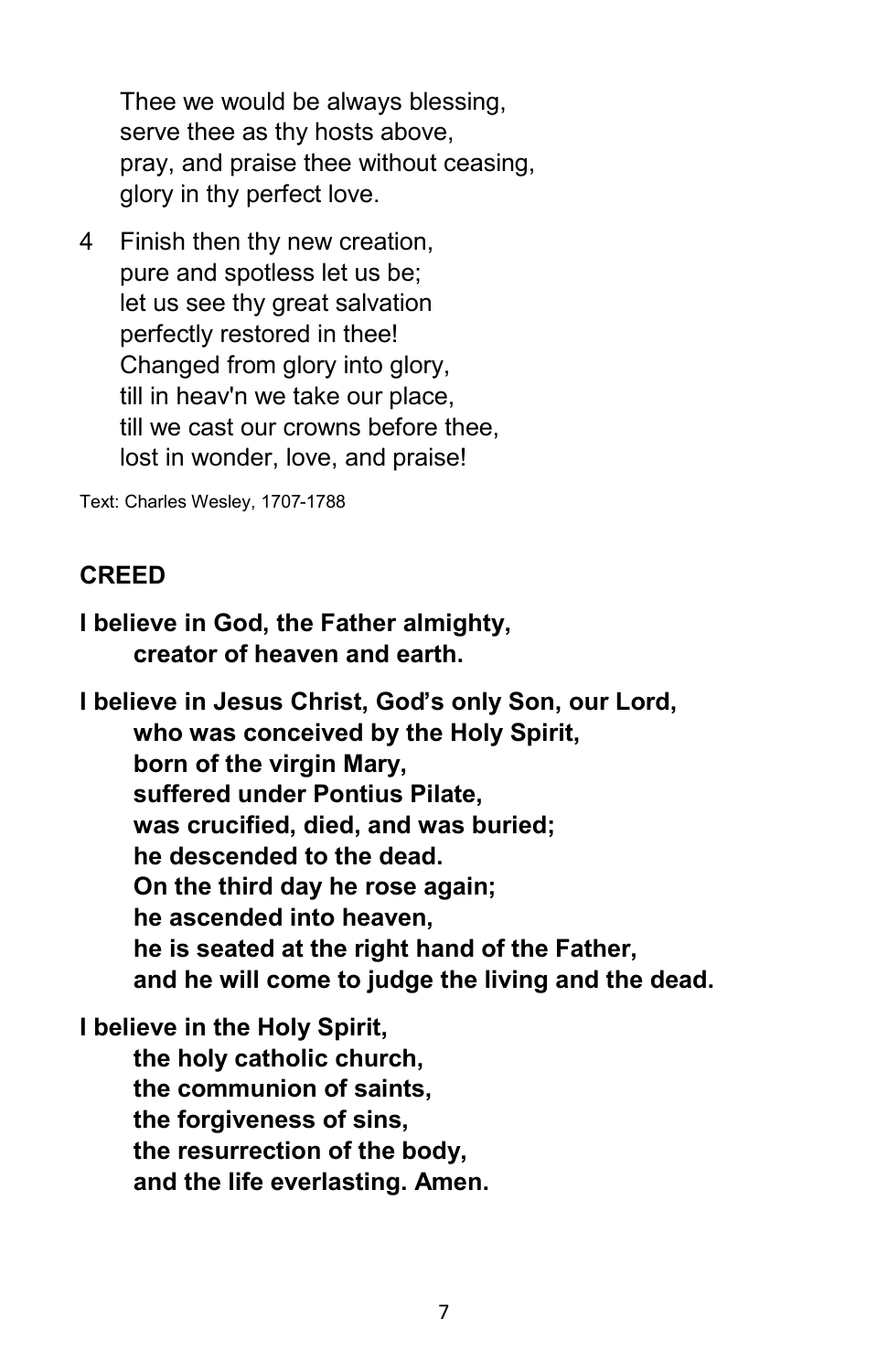# **PRAYERS OF INTERCESSION**

God, in your mercy, **hear our prayer.**

Remembering in our prayers: **Paul** (Jacobson), **Donovan**  (Antholt), **Mimi** (Zinngrabe), **Janet** (Mickelson), **Kevin** (Clark), **Steven** (Leek), **Sasha** (Hill), **Fred** (Kirch), **Rusty** (Feld), **Tysha**  (Osborne), **Michael** (Cassity), **Larry** (Uecker), **Lois** (Krueger), **Chuck** (Dull), **Dan** (Knutson), **Cletus** (Schwoerer), **Vincent**  (Michaud), **Sally** (Treichel), **Gary** (Anderson), **Gordy** (Haen), **Rich**  (Meyer), **Adele** (Douglas), **Pete & Adie** (Hegrenes), **Mary**  (Honold), **Dick** (Russell), **Stacey** (Greathouse), **Patrick** (Bentley).

We also pray for those celebrating birthdays and anniversaries this week: **Charles** (Dull), **Andy** (Michaud), **Susan** (Bosman), **Emily**  (Rouer), **Lucy** (Gilbert), **Rick** (Townsend), **Paula** (Eggert), **Natalie**  (Townsend), **Paula** (Wendland), **Christine & Scott** (Paplham), **Wendy & Steve** (Kase), **Tracy & Perry** (Andropolis), **Katie & Jim**  (Gray).

# **PEACE**

The peace of Christ be with you always. **And also with you.**

# **OFFERING**

## **OFFERING HYMN:** *Take My Life, That I May Be* (ELW 685) **vs. 1-4**

- 1 Take my life, that I may be consecrated, Lord, to thee; take my moments and my days; let them flow in ceaseless praise.
- 2 Take my hands and let them move at the impulse of thy love; take my feet and let them be swift and beautiful for thee.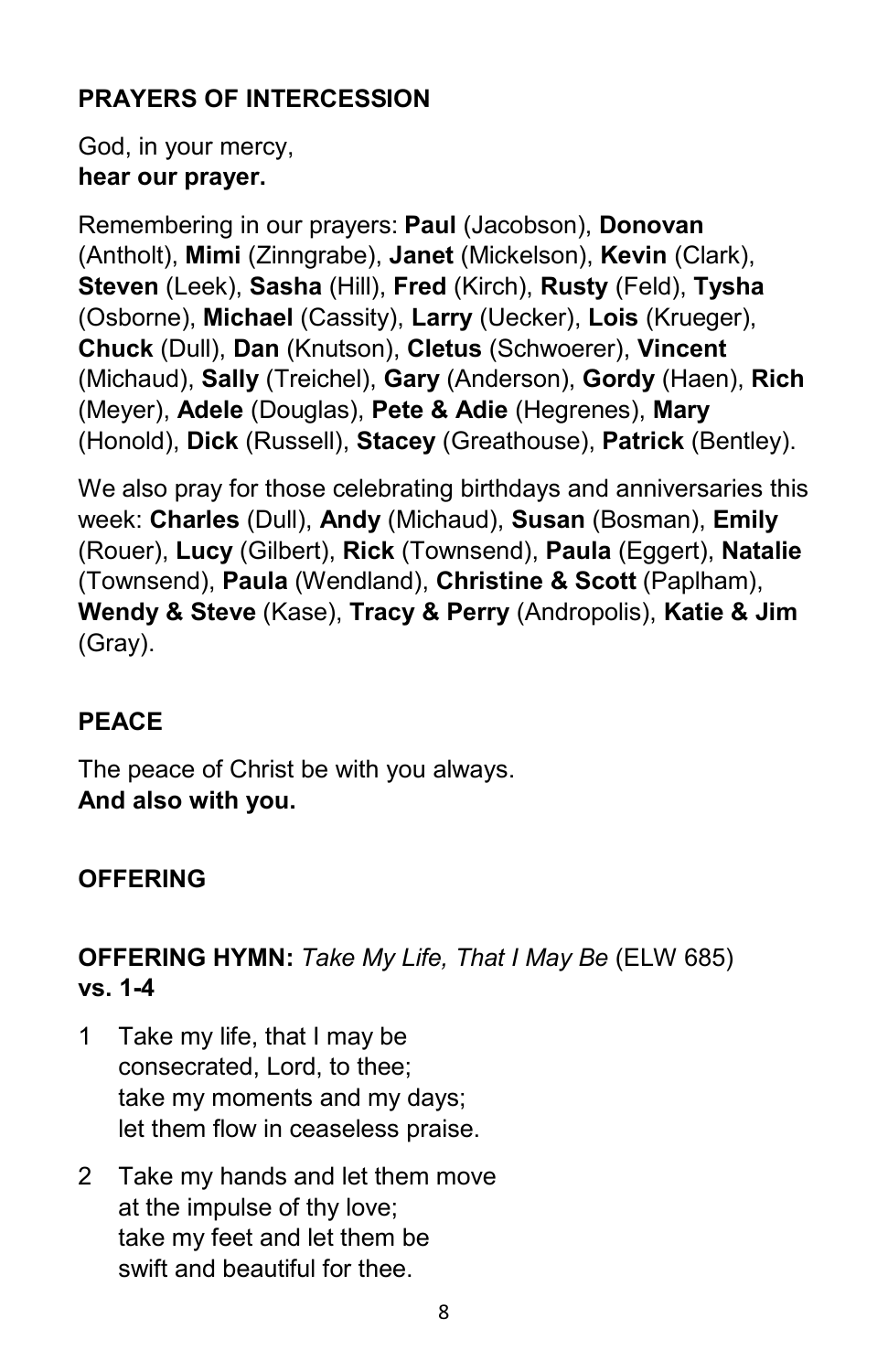- 3 Take my voice and let me sing always, only, for my King; take my lips and let them be filled with messages from thee.
- 4 Take my silver and my gold, not a mite would I withhold; take my intellect and use ev'ry pow'r as thou shall choose.

Text: Frances R. Havergal, 1836-1879, alt.

# **OFFERING PRAYER**

Living God, you gather the wolf and the lamb to feed together in your peaceable reign, and you welcome us all at your table. Reach out to us through this meal, and show us your wounded and risen body, that we may be nourished and believe in Jesus Christ, our Savior and Lord. **Amen.**

# **DIALOGUE**

The Lord be with you. **And also with you.**

Lift up your hearts. **We lift them to the Lord.**

Let us give thanks to the Lord our God. **It is right to give our thanks and praise.**

## **THANKSGIVING AT THE TABLE**

In the night in which he was betrayed, our Lord Jesus took bread, and gave thanks; broke it, and gave it to his disciples, saying: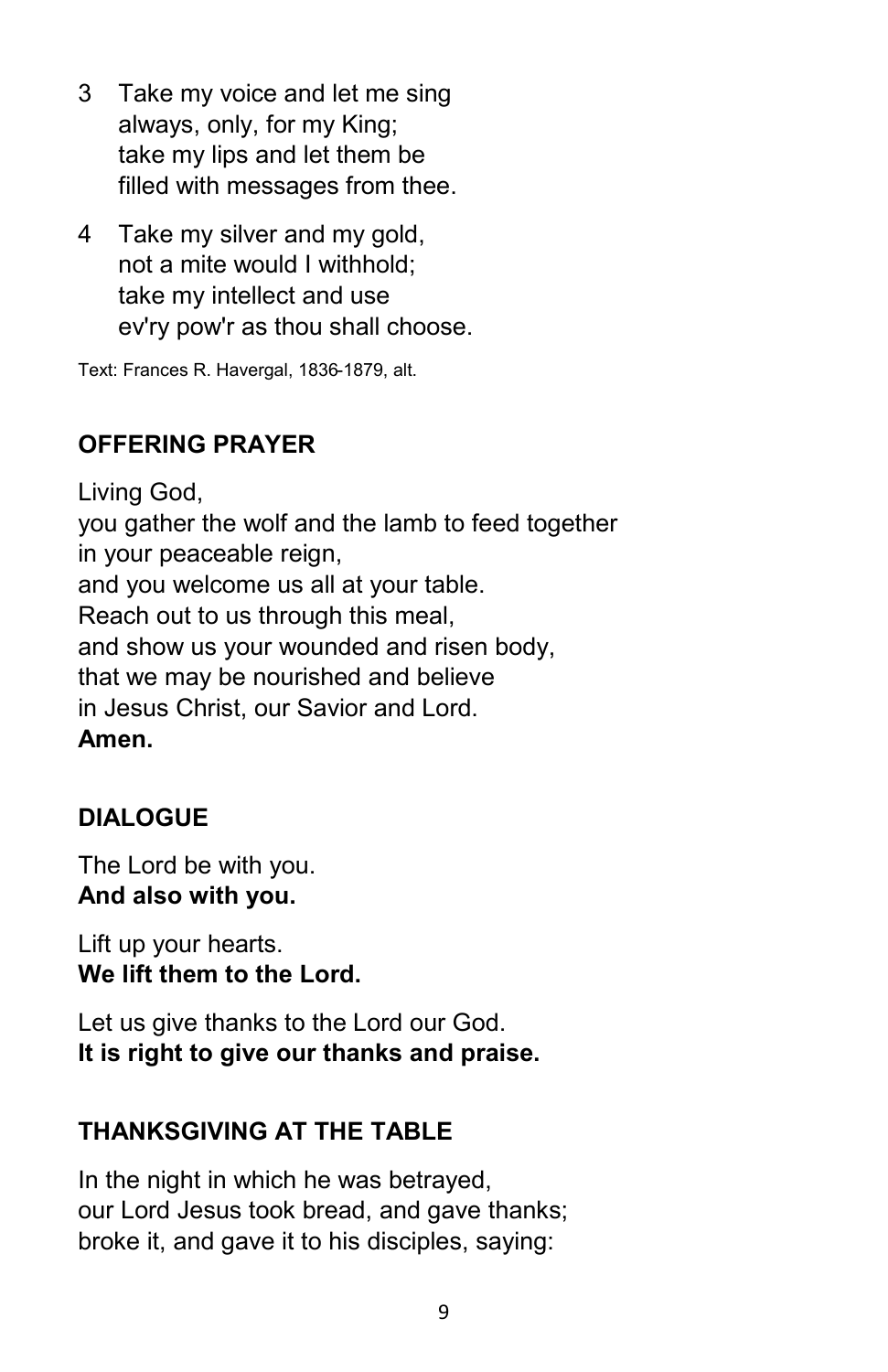Take and eat; this is my body, given for you. Do this for the remembrance of me.

Again, after supper, he took the cup, gave thanks, and gave it for all to drink, saying: This cup is the new covenant in my blood, shed for you and for all people for the forgiveness of sin. Do this for the remembrance of me.

# **LORD'S PRAYER**

Lord, remember us in your kingdom and teach us to pray.

**Our Father, who art in heaven, hallowed be thy name, thy kingdom come, thy will be done, on earth as it is in heaven. Give us this day our daily bread; and forgive us our trespasses, as we forgive those who trespass against us; and lead us not into temptation, but deliver us from evil. For thine is the kingdom, and the power, and the glory, forever and ever. Amen.**

## **INVITATION TO COMMUNION**

The risen Christ dwells with us here. All who are hungry, all who are thirsty, come.

#### **COMMUNION**

*When giving the bread and cup, the communion ministers say* The body of Christ, given for you. The blood of Christ, shed for you. *and each person may respond* **Amen.**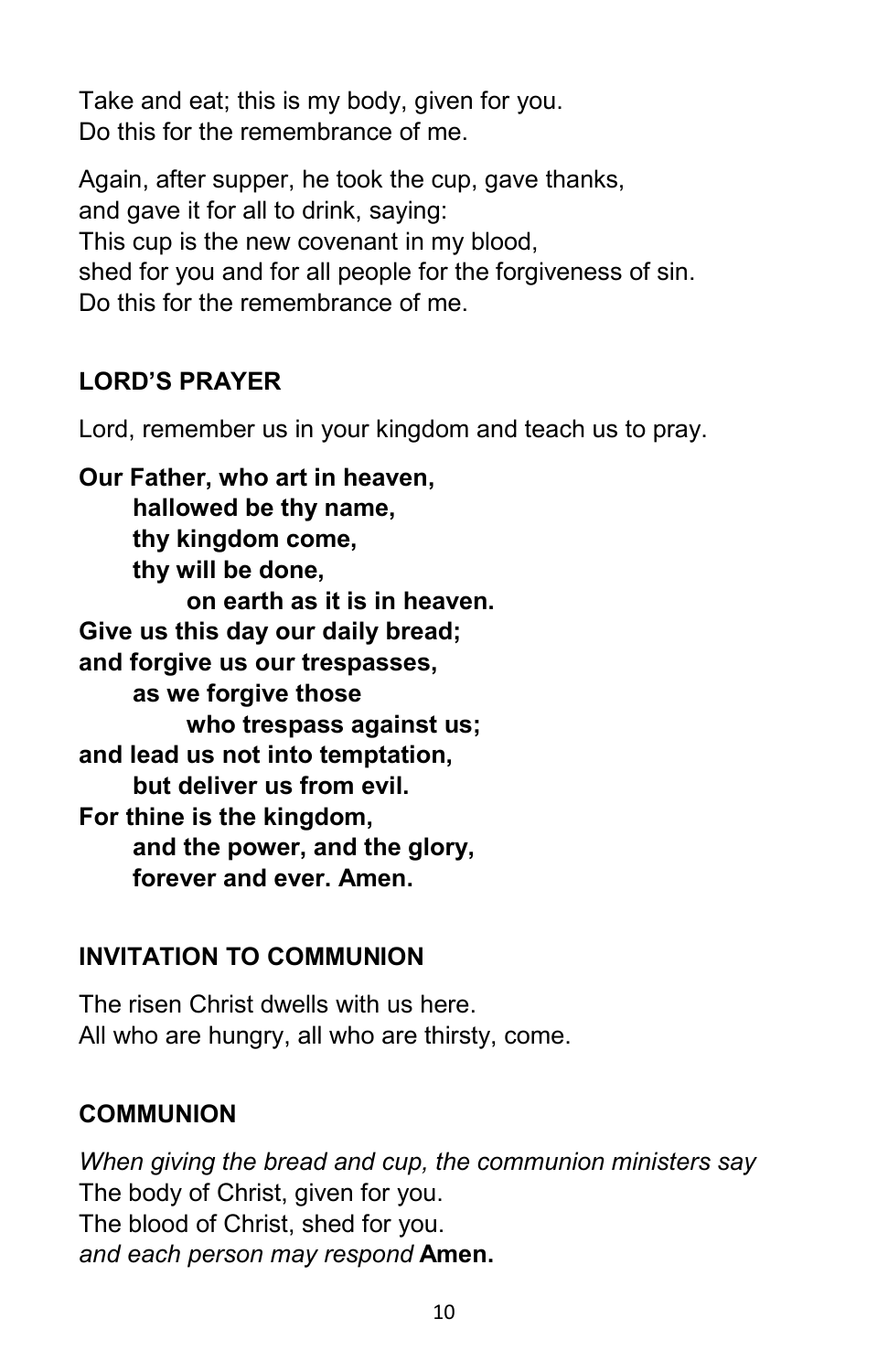#### **HYMN DURING COMMUNION:** *The Peace of the Lord* (ELW 646)

- 1 The peace of the Lord, the peace of the Lord the peace of the risen Lord Jesus: the peace of the Lord is for you and for me, and also for all of God's children. The peace of the Lord is for you and for me, and also for all of God's children.
- 2 The peace of the Lord, the peace of the Lord, the peace of the risen Lord Jesus: the peace of the Lord is among us right now, so open yourselves to receive it. The peace of the Lord is among us right now, so open yourselves to receive it.
- 3 The peace of the Lord, the peace of the Lord, the peace of the risen Lord Jesus: the peace of the Lord kept within cannot live, so open yourselves now to share it. The peace of the Lord kept within cannot live, so open yourselves now to share it.

Text: Anders Ruuth; tr. Gerhard M. Cartford, b. 1923 Spanish text and tune © Anders Ruuth, admin. Augsburg Fortress. English text © Lutheran World Federation.

Duplication in any form prohibited without permission or valid license from copyright administrator.

## **BLESSING AFTER COMMUNION**

The body and blood of our Lord Jesus Christ strengthen you and keep you in his grace. **Amen** 

## **PRAYER AFTER COMMUNION**

We give you thanks, generous God, for in this bread and cup we have tasted the new heaven and earth where hunger and thirst are no more.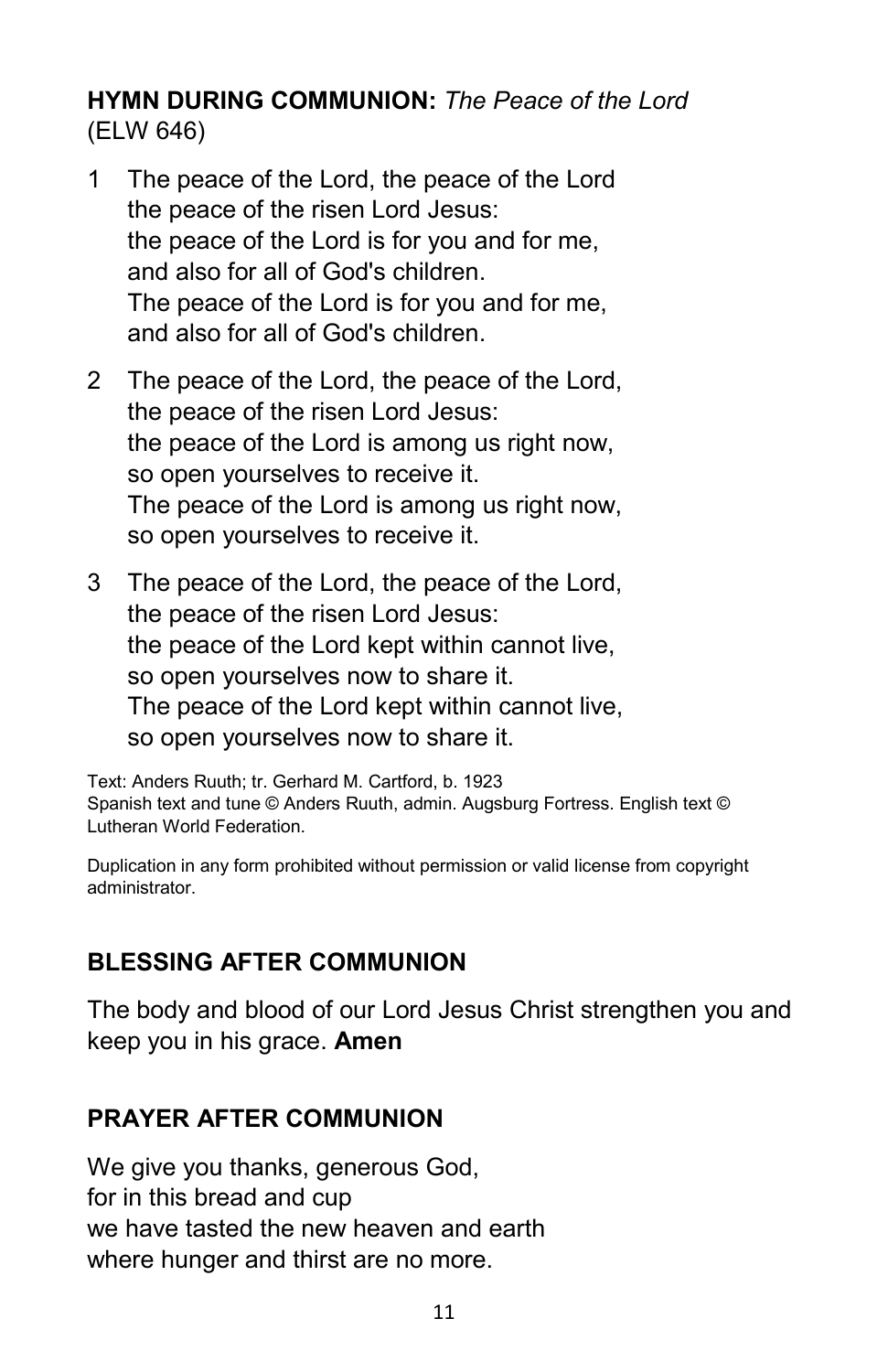Send us from this table as witnesses to the resurrection, that through our lives, all may know life in Jesus' name. **Amen.**

## **SENDING BLESSING**

God, the Author of life, Christ, the living Cornerstone, and the life-giving Spirit of adoption,  $+$  bless you now and forever. **Amen.**

#### **SENDING SONG:** *What a Friend We Have in Jesus* (ELW 742)

- 1 What a friend we have in Jesus, all our sins and griefs to bear! What a privilege to carry ev'rything to God in prayer! Oh, what peace we often forfeit; oh, what needless pain we bear- all because we do not carry ev'rything to God in prayer!
- 2 Have we trials and temptations? Is there trouble anywhere? We should never be discouraged- take it to the Lord in prayer. Can we find a friend so faithful who will all our sorrows share? Jesus knows our ev'ry weakness- take it to the Lord in prayer.
- 3 Are we weak and heavy-laden, cumbered with a load of care? Precious Savior, still our refuge- take it to the Lord in prayer. Do your friends despise, forsake you? Take it to the Lord in prayer. In his arms he'll take and shield you;